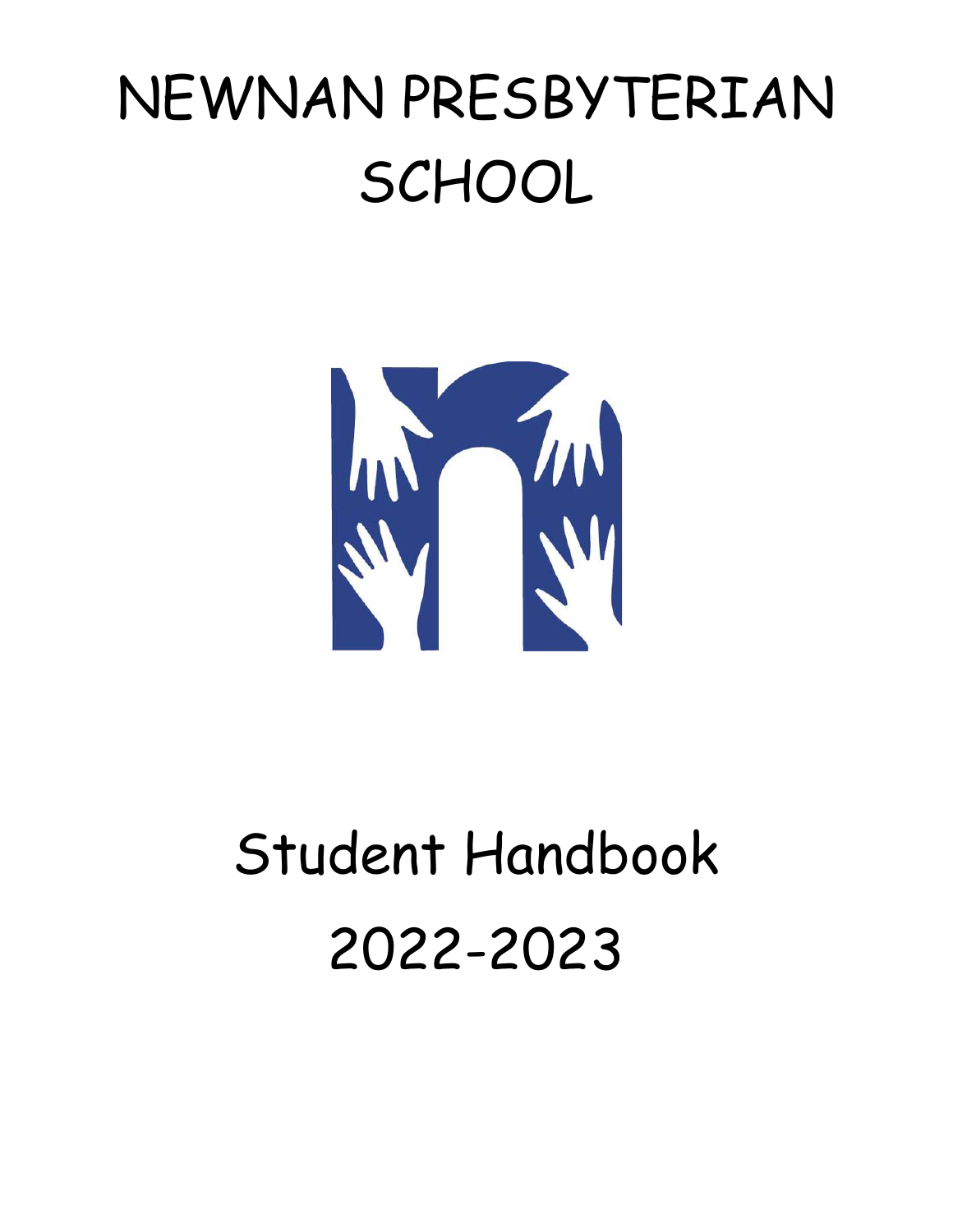

#### **Newnan Presbyterian School**

Dear Parents,

Thank you for the opportunity to serve you and your family! We are honored that you have chosen Newnan Presbyterian School for your child's early education. We believe that children are a gift from God and that we are called to provide a loving, hospitable Christian environment. Students will learn the broad concept of God which is the seed we plant for each family to cultivate according to their personal religious beliefs.

 Newnan Presbyterian School was established in 1983 as an outreach ministry of the Newnan Presbyterian Church. The preschool was created to provide a high-quality early childhood education program with a low student/teacher ratio.

At Newnan Presbyterian School, we strive to maintain a balanced awareness of the relationship between social-emotional and intellectual growth. We are particularly interested in the social-emotional aspects of development at the preschool level. This provides a basis for self-confidence which is the key to developing positive attitudes toward school.

In 2020, to continue to serve the changing needs in the community, we expanded to add primary grades. The mission of the school, started at the preschool level, will continue through the older grades by building on social-emotional and intellectual development of the children with a focus on academics to meet the need of each child.

We are looking forward to a great school year and are excited to have your family part of the Newnan Presbyterian School Panthers!

Kind regards,

Barbara Kookogey

Barbara Kookogey **Director** Newnan Presbyterian School bkookogey@newnanpres.org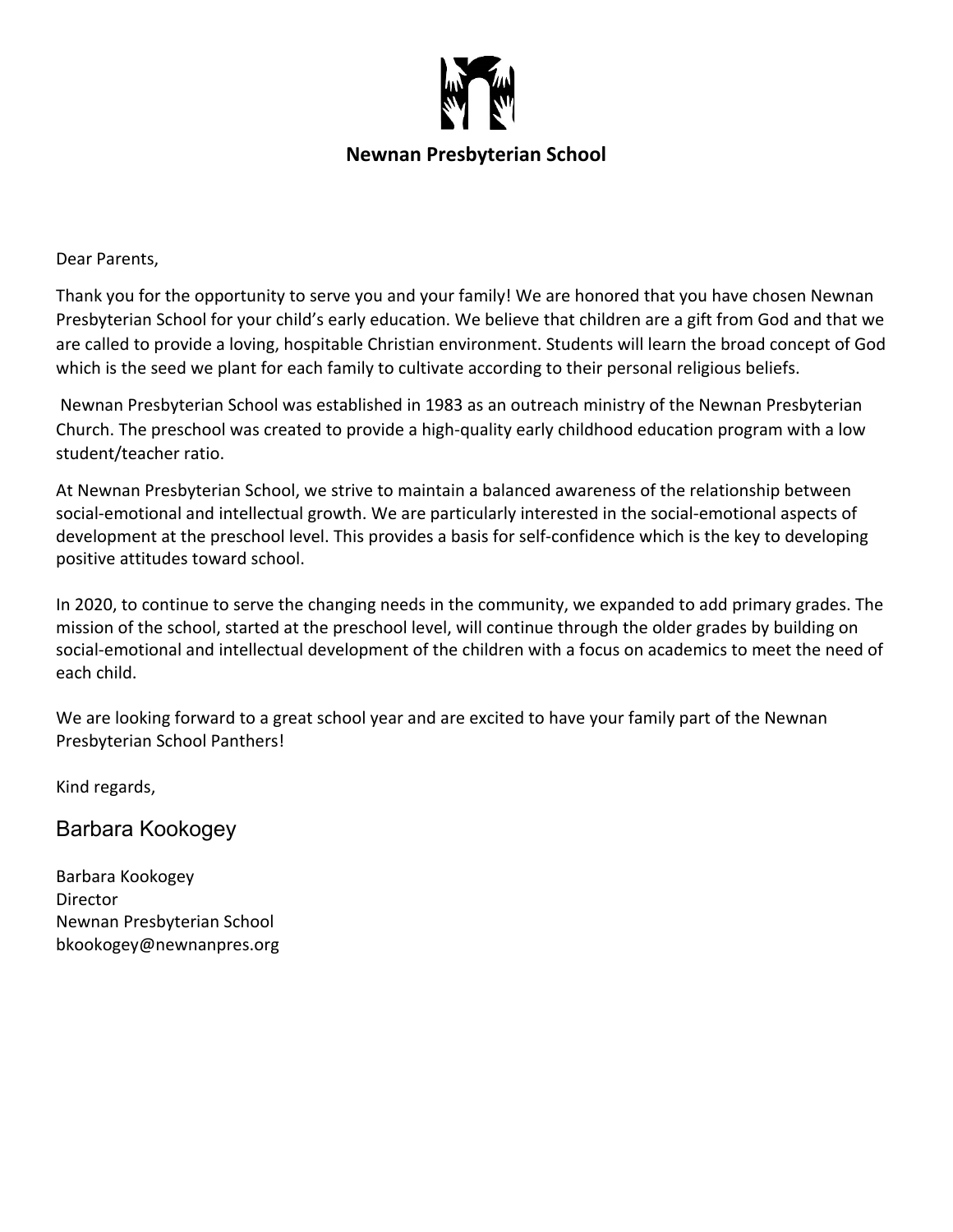### Table of Contents

| <b>School Calendar</b>                                 | Page 1   |
|--------------------------------------------------------|----------|
| <b>Arrival and Dismissal Procedures</b>                | Page 2   |
| Attendance Policy for Kindergarten and Primary Grades  | Page 2-3 |
| <b>Birth Certificates</b>                              | Page 3   |
| Chapel                                                 | Page 3   |
| Clothing                                               | Page 4   |
| Communication                                          | Page 4   |
| Discipline for Prek-4 Classes and Younger              | Page 4   |
| Discipline System for Kindergarten and Primary Grades  | Page 5   |
| <b>Grading Policy</b>                                  | Page 6   |
| Honor Roll                                             | Page 6   |
| Hours of Operation                                     | Page 7   |
| Lunch Bunch                                            | Page 7   |
| <b>Medical Emergencies</b>                             | Page 7   |
| Medication                                             | Page 7   |
| Party Invitations                                      | Page 7   |
| Promotion Criteria for Kindergarten and Primary Grades | Page 8   |
| <b>Report Cards</b>                                    | Page 8   |
| <b>Teacher Conferences</b>                             | Page 8   |
| <b>Tuition and Fees</b>                                | Page 9   |
| Visitor Check-In                                       | Page 9   |
| Weapons                                                | Page 9   |
| Weather                                                | Page 9   |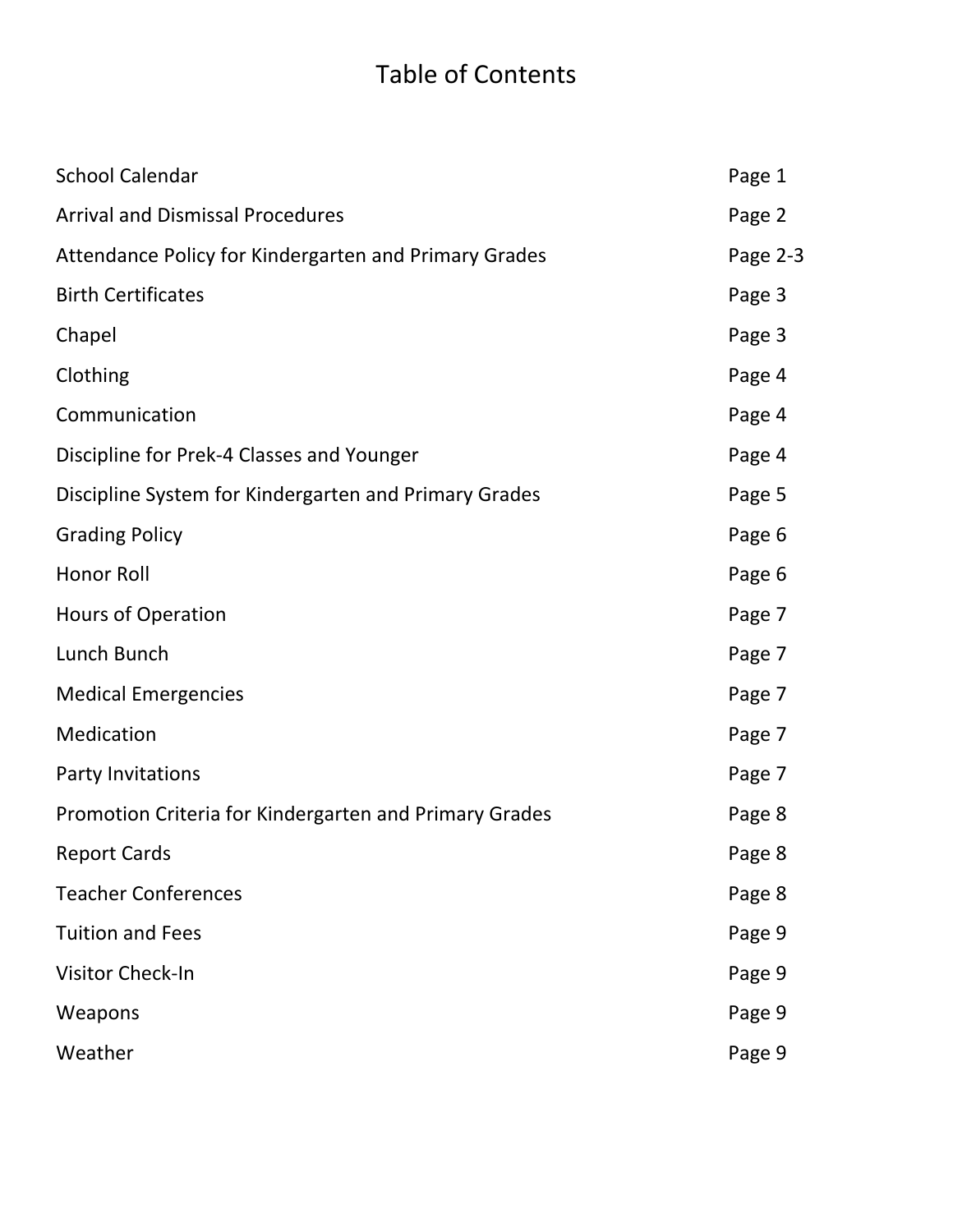## Newnan Presbyterian School

newnanps.org

### **School Calendar 2022-2023**

|                                       |               |                     | Aug-22                               |                     |                                       |                                       |                      |
|---------------------------------------|---------------|---------------------|--------------------------------------|---------------------|---------------------------------------|---------------------------------------|----------------------|
| S                                     | M             | T                   | W                                    | T                   | F                                     | S                                     | $\ddot{\phantom{0}}$ |
|                                       | 1             | $\overline{2}$      | 3                                    | $\overline{4}$      | 5                                     | 6                                     |                      |
| $\overline{7}$                        | 8             | 9                   | $\begin{matrix} 1 \\ 0 \end{matrix}$ | 1<br>1              | $\begin{array}{c} 1 \\ 2 \end{array}$ | $\begin{array}{c} 1 \\ 3 \end{array}$ | ż                    |
| 1<br>4                                | 1<br>5        | 1<br>6              | 1<br>7                               | $\overline{1}$<br>8 | $\begin{array}{c} 1 \\ 9 \end{array}$ | $\begin{array}{c} 2 \\ 0 \end{array}$ | ł<br>í               |
| $\begin{array}{c} 2 \\ 1 \end{array}$ | $\frac{2}{2}$ | $\frac{2}{3}$       | $\frac{2}{4}$                        | $\frac{2}{5}$       | $\begin{array}{c} 2 \\ 6 \end{array}$ | $\frac{2}{7}$                         | í<br>Ş               |
| $\begin{array}{c} 2 \\ 8 \end{array}$ | $\frac{2}{9}$ | 3<br>$\overline{0}$ | 3<br>$\overline{1}$                  |                     |                                       |                                       | $\frac{1}{2}$        |
|                                       |               |                     |                                      |                     |                                       |                                       |                      |

Aug 29 - First Day of School

|                |                     |                                  | <b>Dec-22</b>                |                                           |                              |                     |               |                              |         |
|----------------|---------------------|----------------------------------|------------------------------|-------------------------------------------|------------------------------|---------------------|---------------|------------------------------|---------|
| S              | M                   | Т                                | W                            | т                                         | F                            | S                   | S             | M                            | Ĩ       |
|                |                     |                                  |                              | 1                                         | $\overline{2}$               | 3                   | 1             | $\overline{\mathbf{2}}$      |         |
| $\overline{4}$ | 5                   | 6                                | $\overline{7}$               | 8                                         | 9                            | 1<br>$\overline{0}$ | 8             | 9                            | ł,<br>Ι |
| 1<br>1         | 1<br>$\overline{2}$ | 1<br>3                           | 1<br>4                       | 1<br>5                                    | 1<br>6                       | 1<br>$\overline{7}$ | 1<br>5        | 1<br>6                       | í<br>1  |
| 1<br>8         | 1<br>9              | $\overline{2}$<br>$\mathbf{0}$   | $\frac{2}{1}$                | $\overline{\mathbf{c}}$<br>$\overline{2}$ | $\overline{\mathbf{2}}$<br>3 | $\frac{2}{4}$       | $\frac{2}{2}$ | $\overline{\mathbf{c}}$<br>3 | í<br>é  |
| $\frac{2}{5}$  | $\overline{2}$<br>6 | $\overline{2}$<br>$\overline{7}$ | $\overline{\mathbf{2}}$<br>8 | $\overline{2}$<br>9                       | 3<br>$\mathbf{0}$            | 3<br>$\overline{1}$ | $\frac{2}{9}$ | 3<br>$\mathbf 0$             | í<br>ł, |
|                |                     |                                  |                              |                                           |                              |                     |               |                              |         |

Dec 2 - Christmas Tour of Homes Dec 15 - Jan 2 - Christmas Holiday Feb 13 - 17 - Winter Break Mar 16 & 17 - No School

Dec 15 - Jan 2 - Christmas Holiday Jan 16 - MLK Holiday

|                     |                                  |                     |                          |                                                 |                     |                              | UUNUU HUNUNGI LULL LULU |                |                                 |                    |                  |                             |                  |                    |                          |                    |                |                                 |                  |                       |                    |                          |              |                |                |                                  |        |
|---------------------|----------------------------------|---------------------|--------------------------|-------------------------------------------------|---------------------|------------------------------|-------------------------|----------------|---------------------------------|--------------------|------------------|-----------------------------|------------------|--------------------|--------------------------|--------------------|----------------|---------------------------------|------------------|-----------------------|--------------------|--------------------------|--------------|----------------|----------------|----------------------------------|--------|
|                     |                                  |                     | Aug-22                   |                                                 |                     |                              |                         |                |                                 | Sep-22             |                  |                             |                  |                    |                          |                    | <b>Oct-22</b>  |                                 |                  |                       |                    |                          |              | <b>Nov-22</b>  |                |                                  |        |
| s.                  | <b>M</b>                         | $-$ T $-$           | W                        | T                                               | F.                  | s                            | S.                      | M              | T                               | W                  | T                | F.                          | s                | S                  | M                        | T                  | W              | $\top$                          | F.               | S                     | <sub>S</sub>       | M                        |              | W              | T.             | F                                | -S     |
|                     | $\overline{A}$                   | 2                   | 3                        |                                                 | 5                   | 6                            |                         |                |                                 |                    |                  | $\mathcal{L}$<br>∠          | 3                |                    |                          |                    |                |                                 |                  |                       |                    |                          |              | $\overline{2}$ | $\mathbf{3}$   | $\overline{4}$                   | 5      |
| $\overline{ }$      | 8                                | 9                   |                          |                                                 | $\sim$<br>∠         | 3                            | $\overline{4}$          | 5 <sub>5</sub> | 6                               | $\rightarrow$      | 8                | 9                           | $\mathbf 0$      | $\Omega$<br>∠      | 3                        |                    | 5              | 6                               | $\overline{7}$   | 8                     | 6                  | $\overline{\phantom{a}}$ | 8            | 9              | $\mathbf{0}$   |                                  | $\sim$ |
| 4                   | $\overline{A}$<br>5              | 6                   | $\overline{\phantom{a}}$ | 8                                               | 9                   | $\sim$<br>0                  |                         | $\sim$         | 3                               | 4                  | .b               | 6                           | $\rightarrow$    | 9                  |                          |                    | $\overline{2}$ | 3                               | 4                | b                     | 3                  | 4                        | <sub>5</sub> | 6              | $\rightarrow$  | 8                                | 9      |
| 2                   | $\overline{2}$<br>$\overline{2}$ | $\overline{2}$<br>3 | $\overline{2}$           | $\overline{2}$<br>$\overline{\phantom{0}}$<br>5 | $\overline{2}$<br>6 | $\sim$<br>ے<br>$\rightarrow$ | 8                       | 9              | 2                               | $\overline{2}$     | $\sim$<br>$\sim$ | $\sim$<br>∠<br>$\sim$<br>J. | $\sim$<br>∠<br>4 | 6                  | $\overline{\phantom{a}}$ | 8                  | 9              | $\overline{2}$<br>$\Omega$      | $\Omega$         | $\sim$<br>∠<br>$\sim$ | $\overline{2}$     | $\overline{2}$           |              | 12.            | $\overline{2}$ | $\overline{2}$<br>5 <sub>5</sub> | 2<br>6 |
| $\overline{2}$<br>8 | $\mathbf{2}^{\mathsf{T}}$<br>9   | 3<br>$\mathbf 0$    | 3                        |                                                 |                     |                              | $\sim$<br>5             | $\sim$<br>6    | $\overline{2}$<br>$\rightarrow$ | $\Omega$<br>∠<br>8 | $\sim$<br>9      | $\sim$                      |                  | $\Omega$<br>∼<br>3 | $\sim$                   | $\mathcal{L}$<br>5 | $\Omega$<br>6  | $\overline{2}$<br>$\rightarrow$ | $\sim$<br>∼<br>8 | $\sim$<br>∼<br>$\sim$ | 2<br>$\rightarrow$ | $\sim$<br>8              | $\sim$<br>9  | 3<br>$\Omega$  |                |                                  |        |
|                     |                                  |                     |                          |                                                 |                     |                              |                         |                |                                 |                    |                  |                             |                  | 3<br>$\mathbf{0}$  | 3                        |                    |                |                                 |                  |                       |                    |                          |              |                |                |                                  |        |

| Aug 24 - Orientation | Sep 5 - Labor Day Holiday |  |
|----------------------|---------------------------|--|
|                      |                           |  |

| Oct 7 & 10 - Fall Holiday |  |  |  |  |  |  |
|---------------------------|--|--|--|--|--|--|

| Nov 21-25 - Thanksgiving Holiday |  |
|----------------------------------|--|

|                              |               |                              |                                  | $Jan-23$       |                     |                                  |                                       |                                       |   |
|------------------------------|---------------|------------------------------|----------------------------------|----------------|---------------------|----------------------------------|---------------------------------------|---------------------------------------|---|
| S                            | S             | M                            | т                                | W              | Т                   | F                                | S                                     | S                                     | ľ |
| 3                            | 1             | $\overline{2}$               | 3                                | $\overline{4}$ | 5                   | 6                                | 7                                     |                                       |   |
| 1<br>0                       | 8             | 9                            | 1<br>$\Omega$                    | 1<br>1         | 1<br>$\overline{2}$ | 1<br>3                           | 1<br>$\overline{4}$                   | 5                                     | ł |
| 1<br>7                       | 1<br>5        | 1<br>6                       | $\mathbf{1}$<br>$\overline{7}$   | 1<br>8         | 1<br>9              | $\overline{2}$<br>$\mathbf 0$    | $\overline{2}$<br>1                   | $\begin{array}{c} 1 \\ 2 \end{array}$ |   |
| $\overline{\mathbf{c}}$<br>4 | $\frac{2}{2}$ | $\overline{\mathbf{c}}$<br>3 | $\overline{2}$<br>$\overline{4}$ | $\frac{2}{5}$  | $\overline{2}$<br>6 | $\overline{2}$<br>$\overline{7}$ | $\begin{array}{c} 2 \\ 8 \end{array}$ | 1<br>9                                | ł |
| 3<br>1                       | $\frac{2}{9}$ | 3<br>$\overline{0}$          | 3<br>$\overline{1}$              |                |                     |                                  |                                       | $\frac{2}{6}$                         | í |

|                     |                                  |                     | Apr-23              |                                  |                     |                                  |                     |                                  |                     | <b>May-23</b>       |                     |                     |  |
|---------------------|----------------------------------|---------------------|---------------------|----------------------------------|---------------------|----------------------------------|---------------------|----------------------------------|---------------------|---------------------|---------------------|---------------------|--|
| S                   | M                                | т                   | W                   | T                                | F                   | S                                | S                   | M                                | T                   | W                   | т                   | F                   |  |
|                     |                                  |                     |                     |                                  |                     | 1                                |                     | 1                                | $\overline{2}$      | 3                   | $\overline{4}$      | 5                   |  |
| $\overline{2}$      | $\overline{3}$                   | $\overline{4}$      | 5                   | 6                                | $\overline{7}$      | 8                                | 7                   | 8                                | 9                   | 1<br>$\mathbf 0$    | 1<br>1              | 1<br>$\overline{2}$ |  |
| 9                   | 1<br>$\Omega$                    | 1<br>1              | 1<br>$\overline{2}$ | 1<br>3                           | 1<br>$\overline{4}$ | 1<br>5                           | 1<br>4              | 1<br>5                           | 1<br>6              | 1<br>7              | 1<br>8              | 1<br>9              |  |
| $\mathbf{1}$<br>6   | 1<br>$\overline{7}$              | 1<br>8              | 1<br>9              | $\overline{2}$<br>$\Omega$       | $\overline{2}$<br>1 | $\overline{2}$<br>$\overline{2}$ | $\overline{2}$<br>1 | $\overline{2}$<br>$\overline{2}$ | $\overline{2}$<br>3 | $\overline{2}$<br>4 | $\overline{2}$<br>5 | $\overline{2}$<br>6 |  |
| $\overline{2}$<br>3 | $\overline{2}$<br>$\overline{4}$ | $\overline{2}$<br>5 | $\overline{2}$<br>6 | $\overline{2}$<br>$\overline{7}$ | $\overline{2}$<br>8 | $\overline{2}$<br>9              | $\overline{2}$<br>8 | $\overline{2}$<br>9              | 3<br>$\mathbf 0$    | 3<br>1              |                     |                     |  |
| 3<br>$\mathbf 0$    |                                  |                     |                     |                                  |                     |                                  |                     |                                  |                     |                     |                     |                     |  |



|             |                                  |                            | <b>Dec-22</b> |                                |                |               |                    |                    |                     | $Jan-23$                     |                       |                                    |                  |                         |                              |                    | Feb-23                           |                  |                            |                                              |                         |                         |                | $Mar-23$                |                     |                                  |                |
|-------------|----------------------------------|----------------------------|---------------|--------------------------------|----------------|---------------|--------------------|--------------------|---------------------|------------------------------|-----------------------|------------------------------------|------------------|-------------------------|------------------------------|--------------------|----------------------------------|------------------|----------------------------|----------------------------------------------|-------------------------|-------------------------|----------------|-------------------------|---------------------|----------------------------------|----------------|
| s i         | M                                | T                          | W             | T.                             | F.             | S             | $\mathbf{s}$       | M                  | T                   | W                            | T                     | F.                                 | s                | S                       | M                            | T.                 | W                                | T.               | F.                         | <sub>S</sub>                                 | <sub>S</sub>            | M                       | T              | W                       |                     | F.                               | $\mathsf{s}$   |
|             |                                  |                            |               | -1                             | $\overline{2}$ | 3             |                    | 2 <sup>7</sup>     | $\mathbf{3}$        | $\overline{4}$               | 5                     | 6                                  | $\rightarrow$    |                         |                              |                    |                                  | 2                | $\mathbf{3}$               | $\overline{4}$                               |                         |                         |                | $\overline{A}$          | 2                   | 3                                | $\overline{4}$ |
| 4           | 5                                | 6                          | $\rightarrow$ | 8                              | 9              |               | 8                  | 9                  |                     |                              | $\sim$                |                                    | 4                | 5                       | 6                            | $\overline{ }$     | 8                                | 9                | $\Omega$                   |                                              | 5                       | 6                       | $\rightarrow$  | 8                       | 9                   |                                  |                |
|             | $\overline{2}$                   | 3                          | 4             | 5 <sup>1</sup>                 | ъ.             | $\rightarrow$ | 5                  | 6                  | $\rightarrow$       | 8                            | 9                     | $\sim$<br>∠<br>$\sim$              | $\sim$<br>∠      | $\sim$                  | -<br>-3                      |                    | -5                               | 6                | $\rightarrow$              | 8                                            | $\sim$<br>∠             | 3                       | $\overline{4}$ | 5                       | 6                   | $\overline{z}$                   | 8              |
| 8           | -9                               | $\sqrt{2}$<br>$\mathbf{0}$ |               | $\mathcal{L}$<br>$\mathcal{L}$ | - 2            | $\sim$        | $\Omega$<br>$\sim$ | $\Omega$<br>∠<br>3 | $\overline{2}$<br>4 | $\overline{2}$<br>$\sqrt{5}$ | $\sim$<br>$6^{\circ}$ | $\sim$<br>$\overline{\phantom{a}}$ | $\sim$<br>∠<br>8 | 9                       | $\sim$                       | $\Omega$           | $\overline{2}$<br>$\overline{2}$ | $\sim$<br>∠<br>3 | $\Omega$<br>$\overline{4}$ | $\sim$<br>▵<br>$\overline{\phantom{a}}$<br>h | 9                       | $\sim$<br>$\sim$        | $\sim$         | $\Omega$<br>$\sim$      | $\overline{2}$<br>3 | $\overline{2}$<br>$\overline{4}$ | $\Omega$<br>5  |
| c<br>۷<br>5 | $\overline{2}$<br>6 <sup>°</sup> | <b>A</b>                   | 8             | $\mathcal{D}$<br>9             | -3<br>0        | 3             | 2<br>9             | 3<br>0             | 3                   |                              |                       |                                    |                  | $\mathcal{L}$<br>▵<br>6 | $\sim$<br>∠<br>$\rightarrow$ | $\Omega$<br>▵<br>8 |                                  |                  |                            |                                              | $\mathcal{L}$<br>∠<br>6 | $\sim$<br>$\rightarrow$ | $\sim$<br>8    | $\mathcal{D}$<br>∠<br>9 | 3<br>$\mathbf 0$    | 3<br>$\overline{A}$              |                |
|             |                                  |                            |               |                                |                |               |                    |                    |                     |                              |                       |                                    |                  |                         |                              |                    |                                  |                  |                            |                                              |                         |                         |                |                         |                     |                                  |                |

|  | h 12 ـ 17 ـ Winter Break |  |
|--|--------------------------|--|
|  |                          |  |

|                     |                                  |                     | Apr-23              |                     |                                  |                                  |                     |                                  |                     | $May-23$                                |                     |                     |                                  |
|---------------------|----------------------------------|---------------------|---------------------|---------------------|----------------------------------|----------------------------------|---------------------|----------------------------------|---------------------|-----------------------------------------|---------------------|---------------------|----------------------------------|
| S                   | M                                | т                   | W                   | T.                  | F                                | S                                | S                   | M                                | T                   | W                                       | T.                  | F                   | S                                |
|                     |                                  |                     |                     |                     |                                  | 1                                |                     | $\mathbf{1}$                     | $\overline{2}$      | 3                                       | $\overline{4}$      | 5                   | 6                                |
| $\overline{2}$      | $\overline{3}$                   | $\overline{4}$      | 5                   | 6                   | 7                                | 8                                | $\overline{7}$      | 8                                | 9                   | 1<br>$\mathbf 0$                        | 1<br>1              | 1<br>$\overline{2}$ | 1<br>3                           |
| 9                   | 1<br>$\mathbf 0$                 | 1<br>1              | 1<br>$\overline{2}$ | 1<br>3              | 1<br>$\overline{4}$              | 1<br>5                           | 1<br>$\overline{4}$ | 1<br>5                           | 1<br>6              | 1<br>7                                  | 1<br>8              | $\mathbf{1}$<br>9   | $\overline{2}$<br>$\mathbf 0$    |
| 1<br>6              | 1<br>7                           | 1<br>8              | 1<br>9              | $\overline{2}$<br>0 | $\overline{2}$<br>$\overline{4}$ | $\overline{2}$<br>$\overline{2}$ | $\overline{2}$<br>и | $\overline{2}$<br>$\overline{2}$ | $\overline{2}$<br>3 | $\mathbf{2}^{\prime}$<br>$\overline{4}$ | $\overline{2}$<br>5 | $\overline{2}$<br>6 | $\overline{2}$<br>$\overline{7}$ |
| $\overline{2}$<br>3 | $\overline{2}$<br>$\overline{4}$ | $\overline{2}$<br>5 | $\overline{2}$<br>6 | $\overline{2}$<br>7 | $\overline{2}$<br>8              | $\overline{2}$<br>$\overline{9}$ | $\overline{2}$<br>8 | 2<br>9                           | 3<br>$\mathbf 0$    | 3<br>1                                  |                     |                     |                                  |
| 3<br>0              |                                  |                     |                     |                     |                                  |                                  |                     |                                  |                     |                                         |                     |                     |                                  |

May 24 - Last Day of School

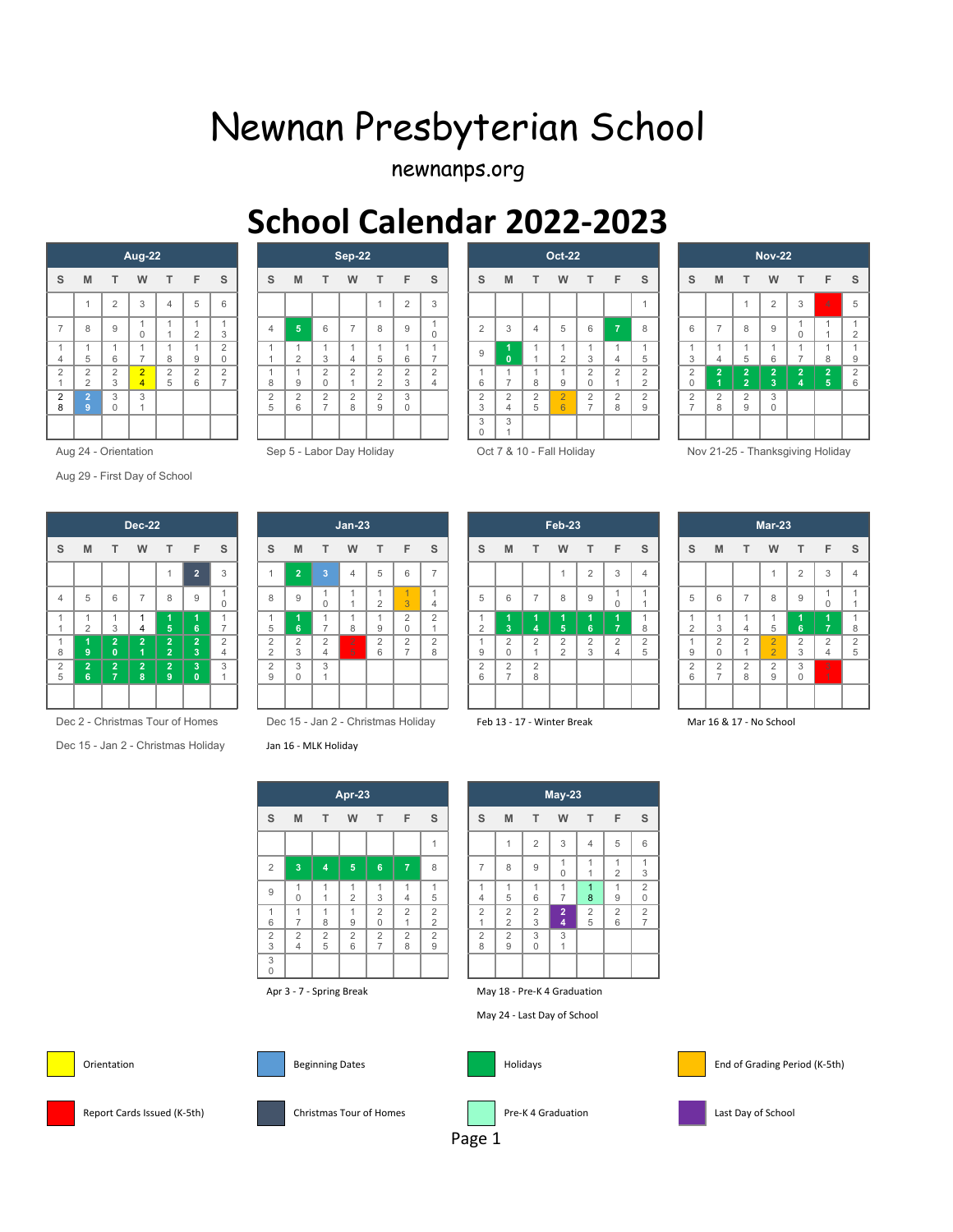#### **Arrival and Dismissal Procedures**

**ALL** classes will arrive/dismiss at the **MAIN SCHOOL BUILDING** at the following times:

**Morning car line**: 8:25 am. for primary grades.

8:50 am. for PreK4 and younger. \*

\*Do not get in car line until 8:45 am., to avoid getting in the primary grades line.

Afternoon car line: (teachers will bring children to cars for parents to load) **2 year olds and under – 11:50 am. 3 year olds - 12:00 pm. 4 year olds and Lunch Bunch – 1:00 pm. Primary Grades – 2:00 pm.**

#### **Car line times must be followed precisely so traffic does not back up into the street. Please abide by the times above. DO NOT GET IN LINE EARLY – OR LATE!**

**C**ars enter at the far entrance on Salbide Avenue past the playground by turning LEFT ONLY into the drive. (NO RIGHT TURN) Go all the way to back of parking lot, U-turn, go to the end of the lane and turn left and then right to pull up in front of the school on the **right side** of the drive, closest to the playground. Please **pull all the way up to the white line (past the gate)** as to allow several cars to be unloaded at one time. If you arrive early, even by one minute, you must park, in the **BACK** parking spaces marked "Afternoon Carpool Waiting Area", until your child's dismissal time.

#### **ALL CARS MUST GO STRAIGHT ON PERRY ST. UPON EXITING THE CAR LINE. (NO RIGHT OR LEFT TURN)**

**Please, for the safety of all, no cell phones in the car line and put your car in park as the children are getting unloaded. Children must stay buckled in their car seat until the car has stopped for unloading.** 

#### **Parents/guardians will buckle children in car seats at dismissal.**

 Students in Three-Year Old Classes and younger not picked up by 12:10 will be taken to Lunch Bunch and charged \$5.00 for every 5 minutes until pick up.

Students in Four-Year Old Classes not picked up by 1:10 and Kindergarteners and Primary Grade students not picked up by 2:10 will be charged \$5.00 for every 5 minutes until pick up.

#### **Attendance Policy for Kindergarten and Primary Grades**

Punctual and regular attendance is expected. In order for a student to gain the greatest benefit from our educational program, he/she must be present and on time for school each day.

#### Excused Absences

An absence is excused if it is due to illness or injury of the student, medical or dental appointment, death or serious illness of immediate family, court or government order, or religious holiday. For an absence to be excused, a note must be turned in to the office when the student returns to school.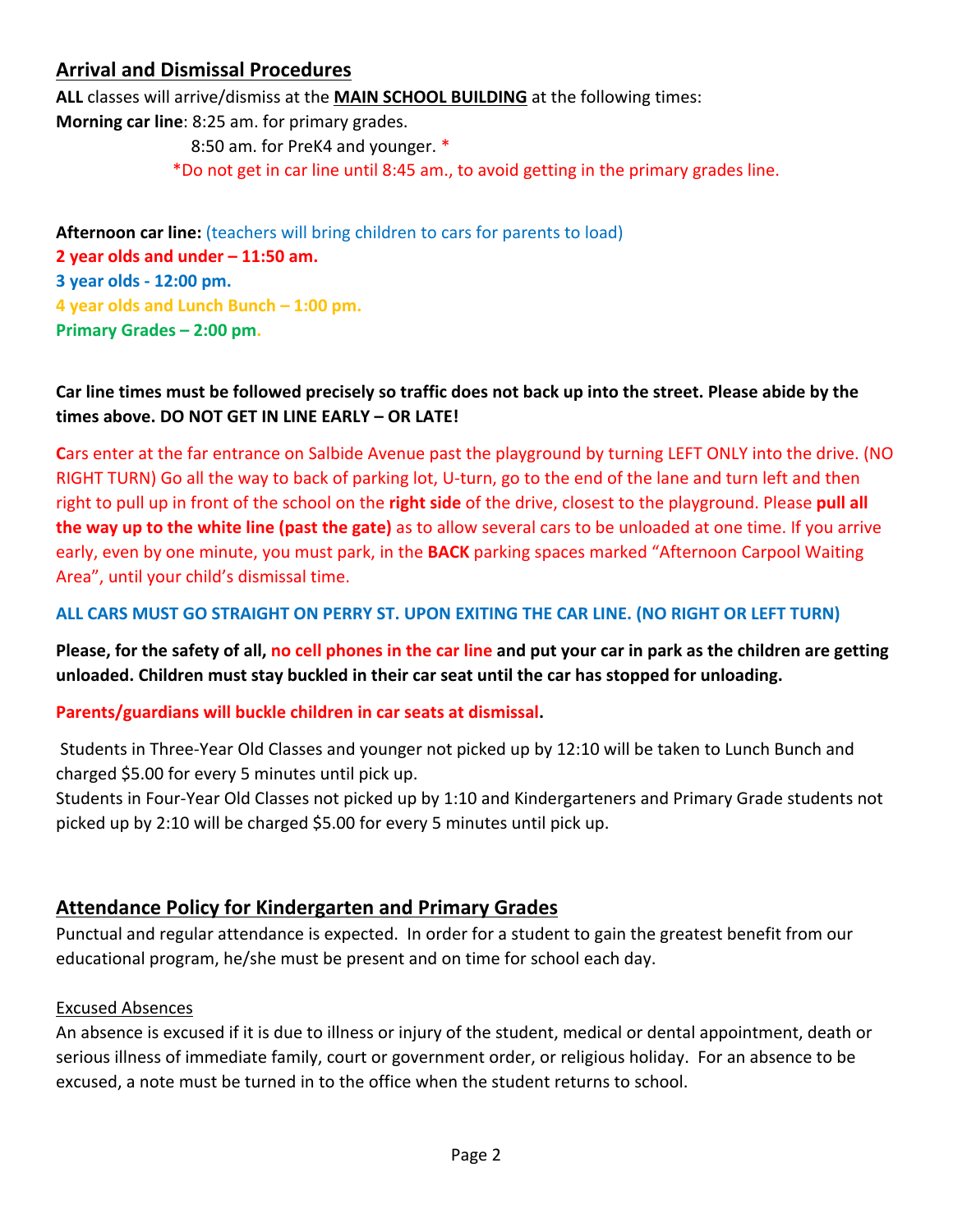#### Planned Absences

Planned absences, such as family trips, require prior approval from the School Director. These types of absences, especially if they are more than two days, are not advisable. It is difficult for a student to make up missing instruction and such absences place an additional burden on the teacher. If the absence is approved, the student is responsible to make arrangements with his/her teacher to make up work. An approved planned absences is counted as an unexcused absence unless it meets the criteria for an excused absence as stated above.

#### Tardiness

A kindergarten or primary grade student is considered tardy at 8:40am. All students must be checked in and out in the office. Every four (4) tardies is counted as one (1) half day unexcused absence for reporting purposes. Two tardies of thirty (30) minutes are greater will be counted as one (1) half day absence. A student must be present for at least half of the day to be counted as present for the day; therefore, anyone checking in after 11:15am will be counted absent for the day.

#### Early Dismissal

Students in Kindergarten and primary grades must sign out in the office. Students returning to school must sign back in at the office. A student must be present for at least half of the day to be counted as present for the day; therefore, leaving before 11:15 am will be counted absent for the day.

For record purposes, a student is marked "tardy" on the report card if he/she has a tardy for arriving late, an early dismissal leaving early, or he/she misses part of day (check out and return).

#### Attendance Referral Process

- After five (5) unexcused absences, teachers will communicate with parents via e-mail, phone call, or parent conference. Documentation will be kept through the school year.
- After seven (7) unexcused absences, the school will contact the parents via phone call, letter, or email.
- After ten (10) unexcused absences, the student and/or parents will be reported to the Coweta County Board of Education Truancy Office and/or juvenile court, magistrate court, or the Department of Family and Children Services (DEFACS) for truancy and educational neglect.

#### **Birth Certificates**

All students must provide a copy of his/her birth certificate to keep on file at the school.

#### **Chapel**

We believe that in a church school there should be an emphasis on spiritual development. Through the use of the church chapel, students will become more aware that they are special, important, and priceless. Activities will include fun Christian songs and simple stories teaching students about God's love and His beautiful world.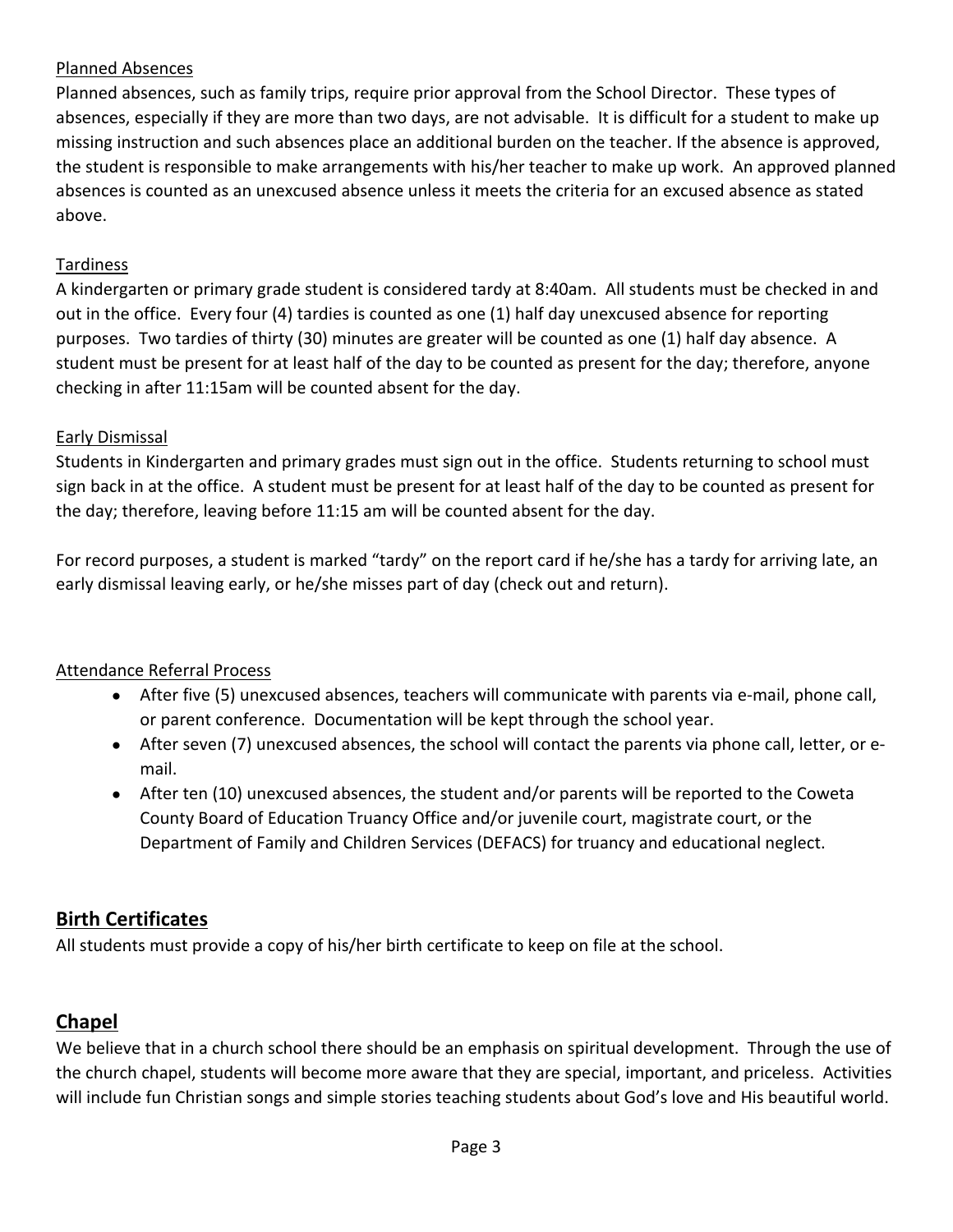#### **Clothing**

Children should wear comfortable, washable play clothes and sturdy play shoes. Flip flop type sandals and boots are discouraged as they may interfere with a student's ability and willingness to participate in musical movement and play time.

Accidents sometimes happen. Please send in one complete change of clothes for your student in a large zip top bag labeled with his/her name.

All classes try to go outside every day. Please send a jacket or coat labeled with your students name each day as needed due to cooler weather.

T-Shirt Tuesdays – All staff and students wear NPS shirts on Tuesdays.

#### **Communication**

You are an important part of our program, for you are your child's first teacher. It is important that we exchange ideas and information because you can teach us a great deal about your child. We are here for the students, so it is essential that we know about special events in your child's life. Anything that might affect your child certainly concerns us (family illness, death of a family member or pet, birth of a new sibling, accidents, divorce, etc.). Good communication is essential in order for our relationship to be most effective.

Parents will receive monthly correspondence from your student's teacher to inform you of what is taking place in the classroom. Please look for important dates and information in these letters and calendars. This way, you can talk with your child specifically about things he/she is doing and learning in the classroom.

Please check bookbags, backpacks, and folders daily for assignments and teacher correspondence.

#### **Discipline for PreK-4 Classes and Younger**

Preschool is a place where children begin to learn acceptable behavior and act accordingly. For primary grades, discipline is a process of changing behavior from inappropriate to exemplary. Children need discipline, boundaries, and consistency. Our teachers are not satisfied with just stopping inappropriate behavior but want to teach students what is right. Classroom rules are explained on the first day of school and reiterated throughout the year. Students learn to treat others and their belongings with respect. When necessary, we use the "time out" philosophy. After understanding the rules, the student will be given a warning if he/she breaks a rule. If the student breaks the rule again, the student will be given an age-appropriate time out. If the problem is recurring, a parent will be contacted to discuss appropriate school behavior.

While class safety and safe play of our students is our foremost concern, incidents do happen. Teachers will keep records of aggressive behavior and biting incidents. If another child injures your child, the teacher will notify you. The teacher will also notify the parents of the student that exhibits the negative behavior, and a conference may be required. Conference visits are mandatory if a student exhibits aggressive behavior up to three times. Parents will be asked to remove the student from the classroom for one week. If the behavior continues, the school reserves the right to remove the student from the school program. No refunds will be given.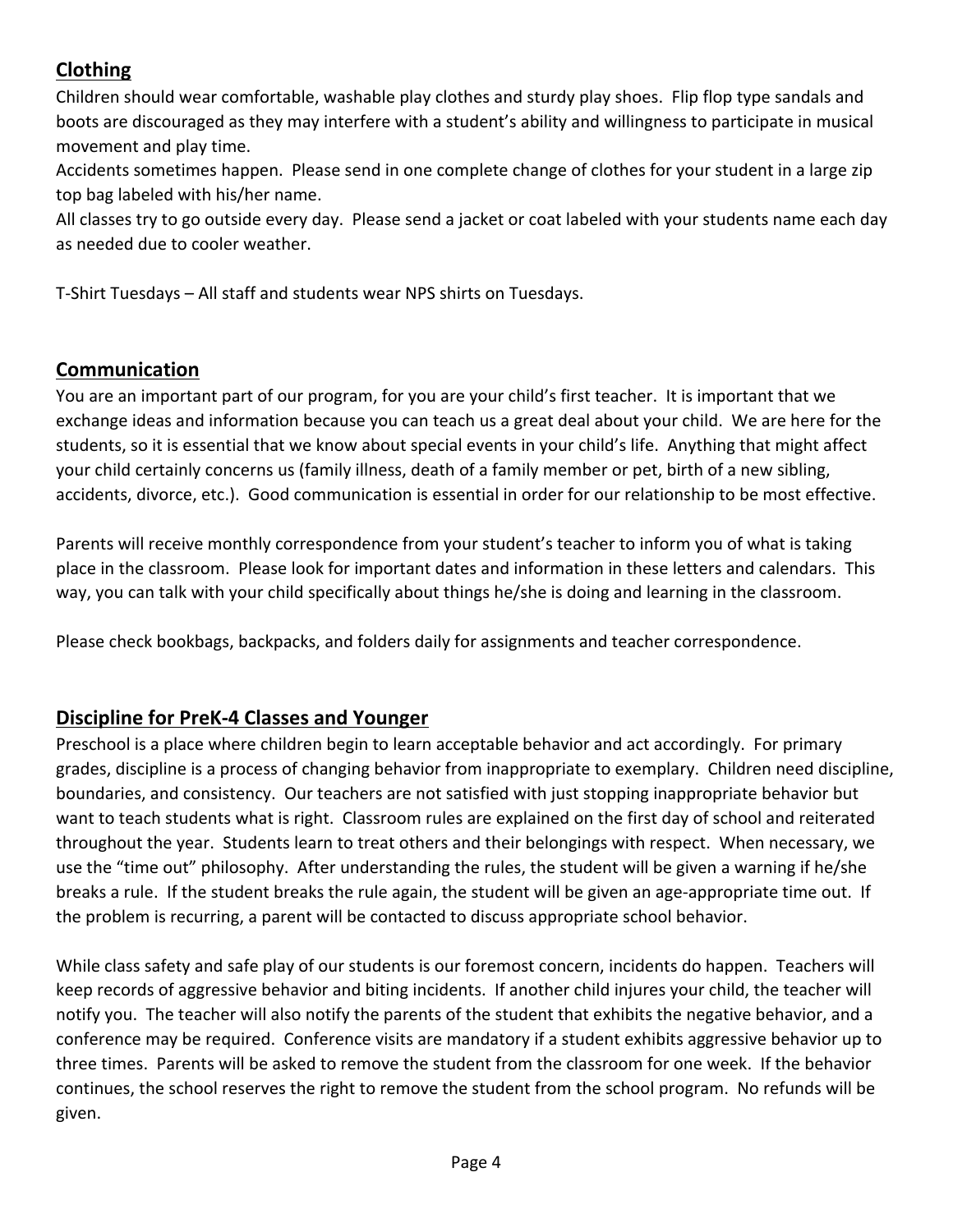#### **Discipline System for Kindergarten and Primary Grades**

The disciplinary measures described below have been designated to accommodate a broad list of behaviors which interfere with the learning environment of our school.

#### Class I Offenses

- Failure to listen
- Failure to follow directions
- Excessive talking
- Disrupting the classroom
- Unprepared for class
- Playing in restroom
- Inappropriate language
- Physical contact with another student (not fighting)
- Disrespectful to a teacher
- Disrespectful to a student

Consequences of Class I Offences will be managed and documented by the classroom teacher and will include:

- Verbal warning
- Loss of recess or break time
- Silent Lunch
- Parent notification

#### Class II Offenses

- Repeated Class I Offenses
- Fighting
- Cheating

Consequences of Class II Offenses will be referred to the school director and will include:

- Parent notification
- Parent conference
- Loss of special activities
- More than one consequence may result if the behavior continues

#### Class III Offenses

- Repeated Class II Offenses
- Theft
- Bullying or intimidating others
- Destruction of school property or the property of others

Consequences of Class III Offenses will be referred to the school director and will include:

- Parent conference with teacher and director
- Out of school suspension (OSS)

#### **Grading Policy**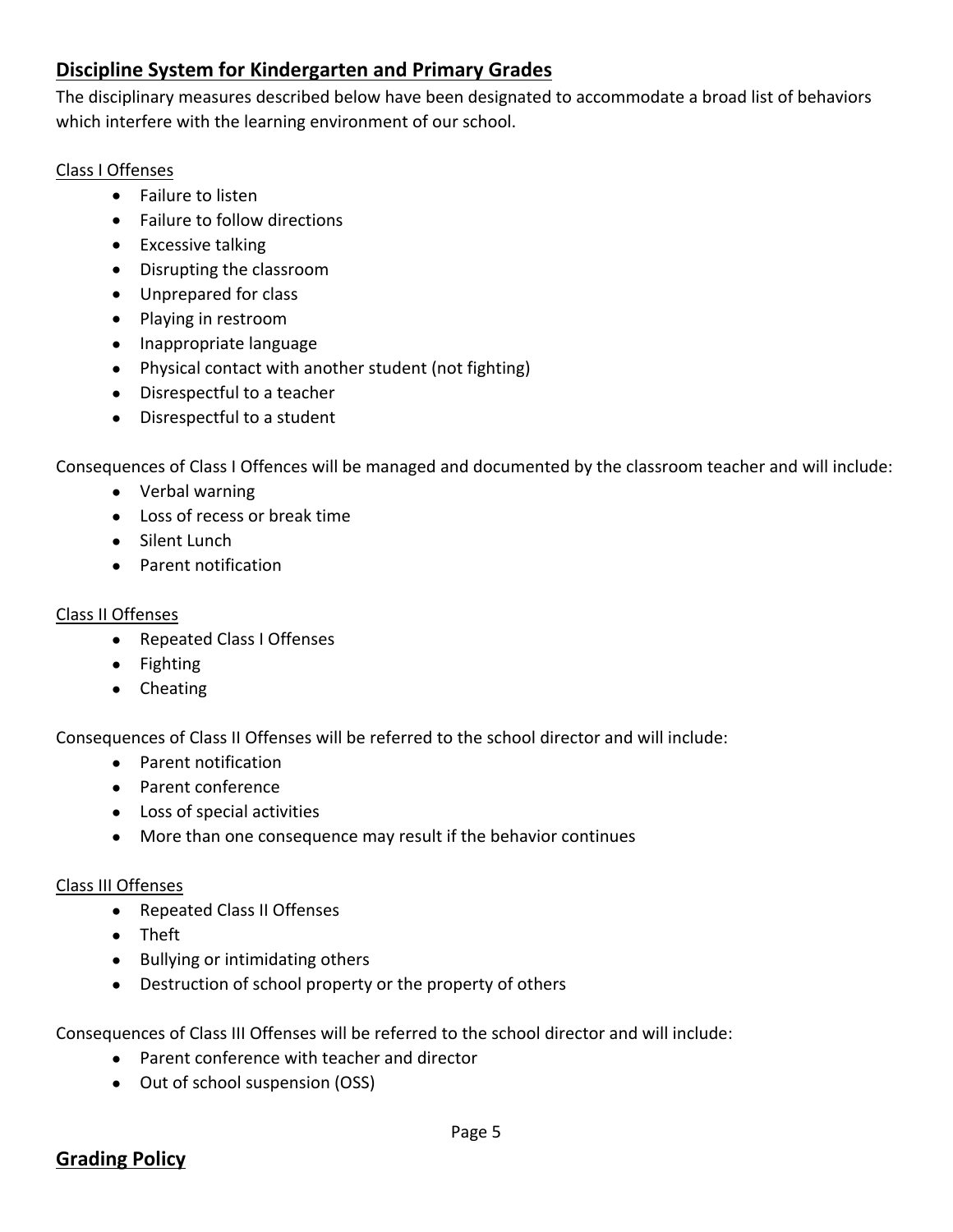PreK-4 and younger classes do not receive formal grades.

Kindergarten  $-2^{nd}$  Grade uses the following grading scale:

Scale: ME, IP, DNM

ME = Meets Expectations of mastery of the objective

IP = Mastery of the objective is in progress

DNM = The student does not meet mastery of the objective

 $3<sup>rd</sup> - 5<sup>th</sup>$  Grade uses the following grading scale:

- A 90-100
- B 80-89
- C 70-79
- F Below 70

#### **Health**

The Georgia Department of Health requires all students to submit a current immunization form 3231 or a notarized Religious Exemption from Immunizations form 2208 (revised June 2019). Students in primary grades must also submit the Eye, Ear, and Dental Examination form 3300. These forms may be obtained from your pediatrician or the public health department. Forms are due at the first of the school year.

In an effort to protect all of the students from the spread of contagious illnesses, we ask that you please keep your student at home if he/she has any of the following symptoms:

- Fever has a morning temperature of 100 degrees or higher
- Tummy ache has had 2 or more episodes of vomiting or diarrhea or has had one in the past 24 hours and feels tired or ill
- Sneezing/Runny nose is sneezing a lot and nose won't stop running
- Sore Throat has tender, swollen glands and a fever of 100 degrees or higher
- Cough coughs frequently, coughs up phlegm, or cough sounds like a bark or is accompanied by a sore throat or wheezing
- $\bullet$  Earache pain in ear is constant or severe
- Rash rash blisters, develop pus or is uncomfortable

#### **Please notify your child's teacher in writing of any food allergies your child may have.**

#### **Honor Roll**

Students in  $3^{rd}$  – 5<sup>th</sup> grade are eligible for ALL As Honor Roll if they have all grades above a 90 on his/her report card. A student is eligible for ALL As and Bs Honor Roll if they have all grades above an 80 on his/her report card.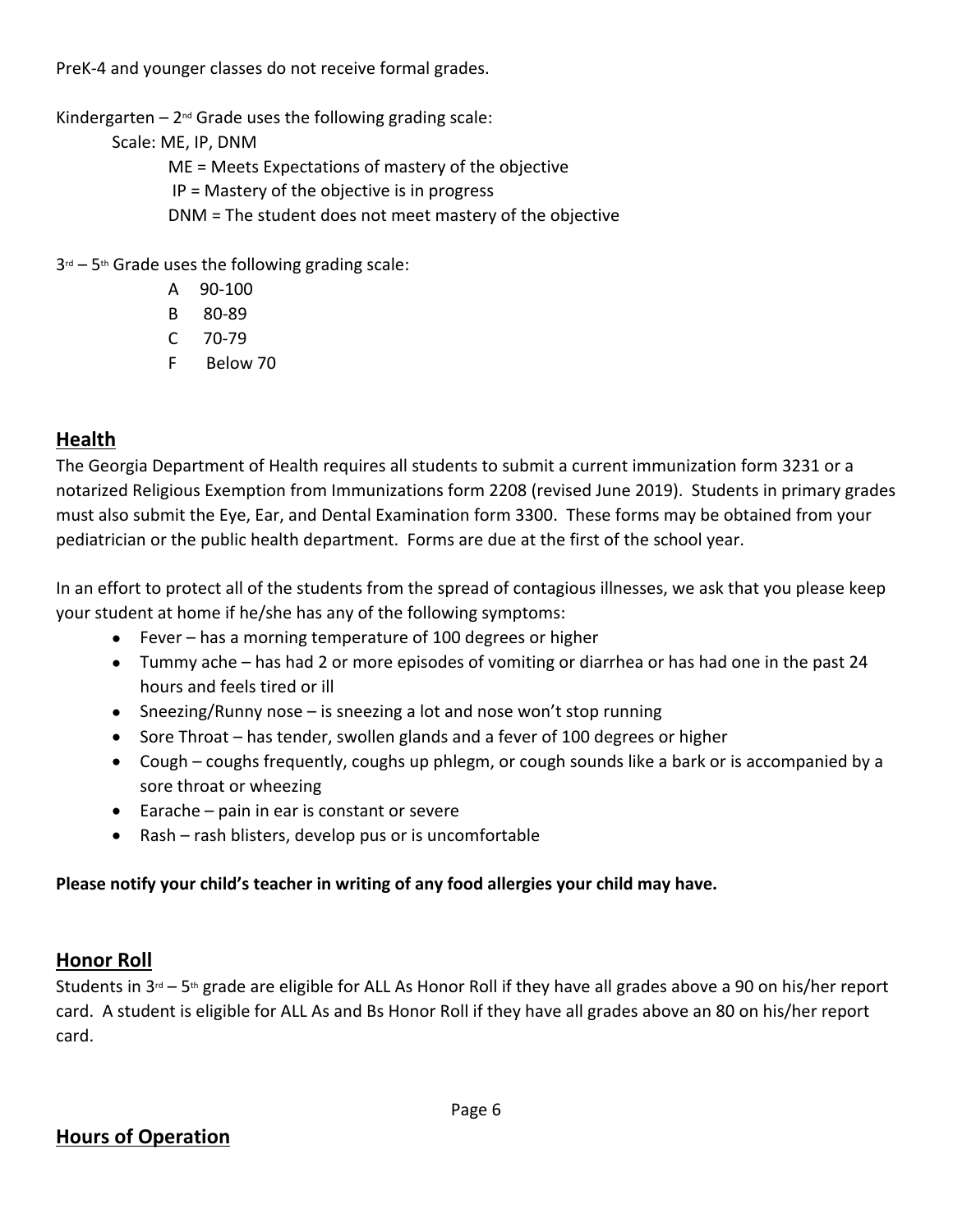Newnan Presbyterian School is not a licensed childcare facility. The school is not required to be licensed by the Georgia Department of Early Care and Learning and is exempt from state licensure requirements. License exempt facilities are limited in the number of hours of operations as follows:

- Children under the age of two years can attend no more than four hours per day, not to exceed eight hours per week.
- Children ages two to six years (not including kindergarten) can attend four hours per day, not to exceed twenty hours per week.
- Kindergarten and primary grades can attend the hours of a regular school day (7.5 hours each day).

#### **Lunch Bunch**

Lunch Bunch is available for the Three-Year Old Classes and younger from 12:00pm-1:00pm at an additional cost of \$5.00 per day. Your child must bring his/her own lunch and drink for Lunch Bunch. It is not necessary to make a reservation for Lunch Bunch. You will be billed for Lunch Bunch at the end of each month. The billing period will be the 25<sup>th</sup> of the month to the 24<sup>th</sup> of the next month. Billing will appear on the monthly statement. Lunch Bunch payments may be made in the same check with the tuition payment. Students not picked up from Lunch Bunch by 1:10 will be charged \$5.00 for every 5 minutes until pick up.

Four-Year Old Classes, Kindergarten, and Primary Grades will need to bring a lunch for the lunchtime in the classroom.

#### **Medical Emergencies**

In the event of a medical emergency, every possible effort will be made to contact a parent immediately. However, we require an emergency consent form in the event medical attention is needed before we are able to reach a parent.

#### **Medication**

Medication may be administered ONLY if a Medication Authorization Form is on file in the front office, completed and signed by the child's parent or doctor.

All medication is to be kept in the office in the original container with the following information on the label:

- Child's name
- Prescription name
- Doctors name and dosage
- Pharmacy name and phone number
- Instructions for administering
- Dates the medication is to be used for.

Staff will update the Medication Log when medication is administered to a child.

#### **Party Invitations**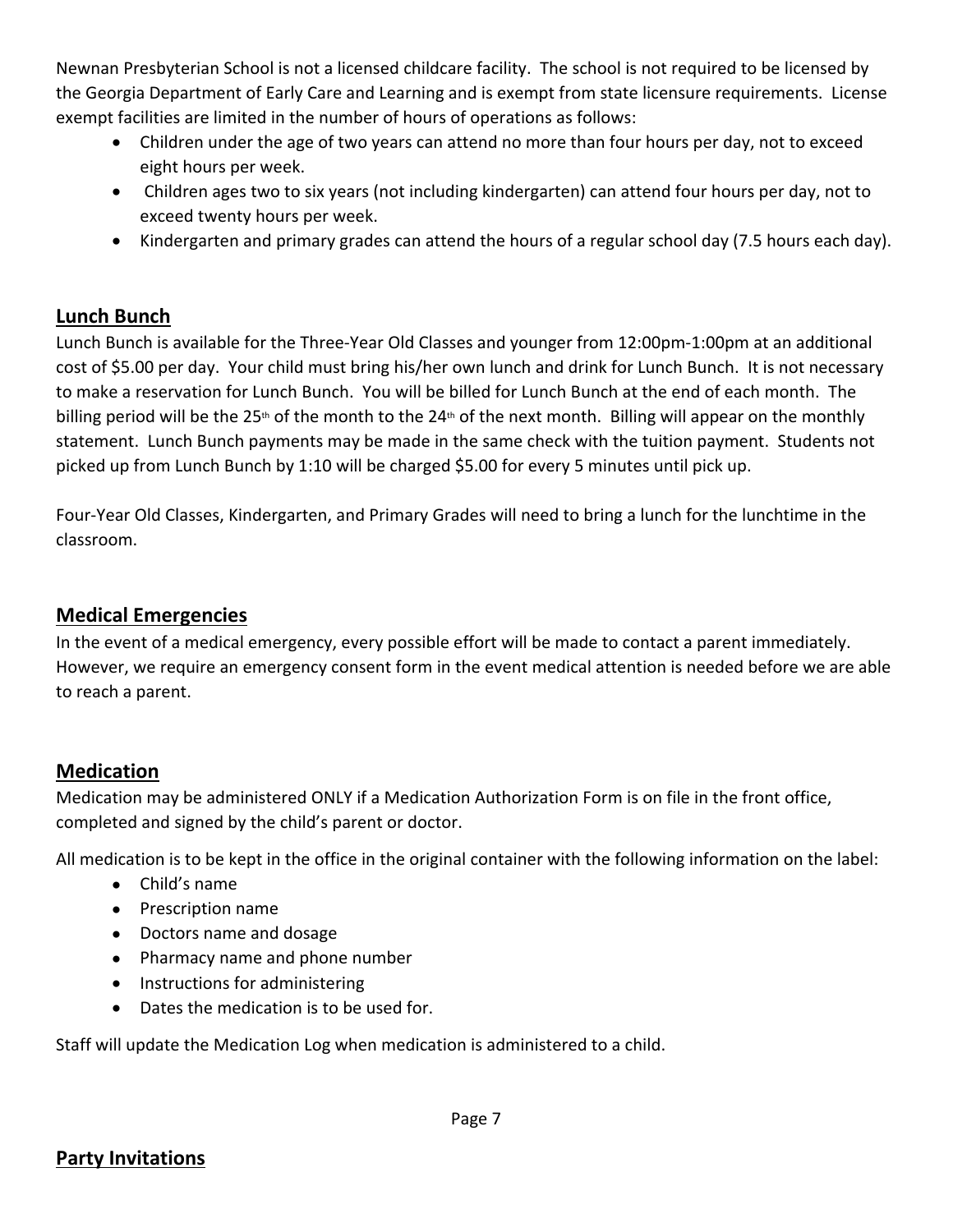Students should only pass out party invitations when ALL members of the class receive an invitation.

#### **Promotion Criteria for Kindergarten and Primary Grades**

Students in Kindergarten, 1<sup>st</sup> grade, and 2<sup>nd</sup> Grade must meet reading and math standards to be eligible for promotion.

Students in  $3<sup>rd</sup> - 5<sup>th</sup>$  Grade must pass reading and math to be eligible for promotion.

#### **Report Cards**

All students in Kindergarten –  $5<sup>th</sup>$  Grade will receive a report card at the end of each 40-day grading period. **The report card for any student with a delinquent financial account will be held by the school until the account has been paid.**

End of each Grading period Dates:

- October 26, 2022
- January 13, 2023
- March 22, 2023
- May 24, 2023

Report Card dates:

- November 4, 2022
- January 25, 2023
- March 31, 2023
- May 24, 2023

#### **Teacher Conferences**

The Kindergarten and Primary Grades have a scheduled conference once per year.

In February and/or March, the teachers of the Four-Year Old Classes will give parents the opportunity to meet on an individual, private basis. This will be a time to discuss the child's progress and development.

Children in the Three-Year Old Classes and younger do not plan scheduled conferences, but one can be scheduled upon request.

Parent/Teacher conferences may be requested at any time by either the teacher or the parent should the need arise.